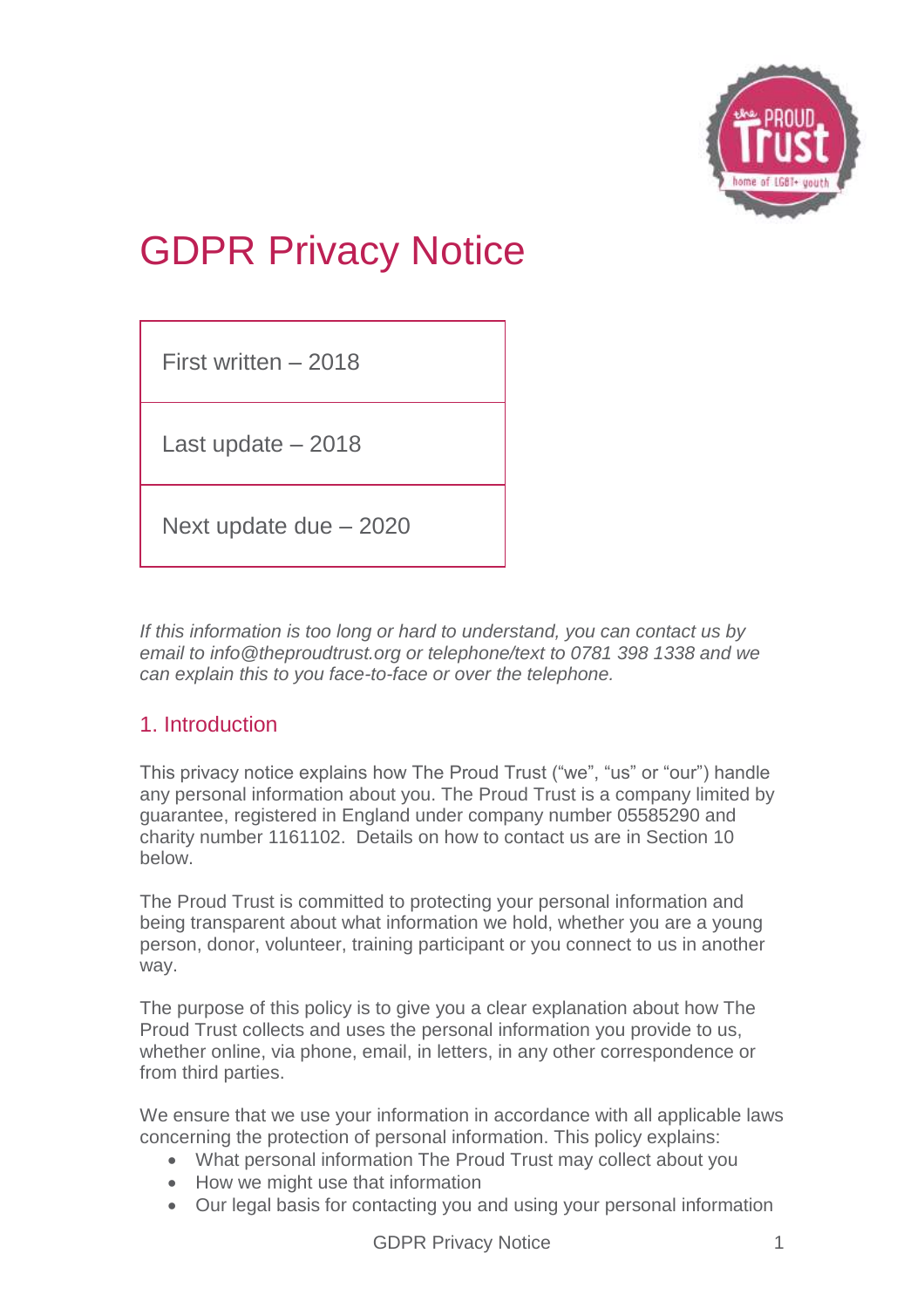- How we protect the privacy of children and vulnerable people
- Whether we disclose your details to anyone else
- Your rights and choices regarding personal information you provide to us

## 2. When do we collect personal information?

We may collect personal information about you when you:

- Ask about our activities, resources or training
- Register with us for information
- Use our services or attend our activities, groups or the LGBT+ Centre
- Sign up for publications or newsletters
- Become a Trustee
- Volunteer or fundraise for us
- Pledge or make a donation or sign up for an event
- Purchase resources from us including through our online shop
- Telephone, write, contact us online, text us, or otherwise provide us with your personal information.

We may collect information about you directly whenever you interact with us. We may also receive information about you when you interact with third parties with whom we work. For example, where you've made a donation to us through a third-party website (e.g., Just Giving) and given them permission to share your information with us.

We may supplement what we know about you with information that is available to the public. For example, in order to ensure that our communication with you is relevant and tailored to you.

## 3. Why do we collect this information?

The main purposes for which we use your personal information are:

- To enable us to carry out the work of The Proud Trust as specified in our Memorandum and Articles (also known as our constitution).;
- Fundraising and promoting the interests of The Proud Trust;
- Creating materials for stakeholders (such as trustees, donors and partner agencies) about The Proud Trust's activities;
- For legal and regulatory compliance purposes, for example, to ensure compliance with safeguarding, health and safety requirements and other legal obligations, or in connection with litigation, an internal investigation or audit, and to ensure compliance with laws, as well as equal opportunities monitoring;
- To manage our employees and volunteers;
- To maintain our own accounts and records;
- To inform individuals of news, events, activities or services running at The Proud Trust and partner organisations;
- For administrative purposes (for example, we may contact you regarding an event for which you have registered, to provide information requested from us or with a query regarding a donation you may have made to us);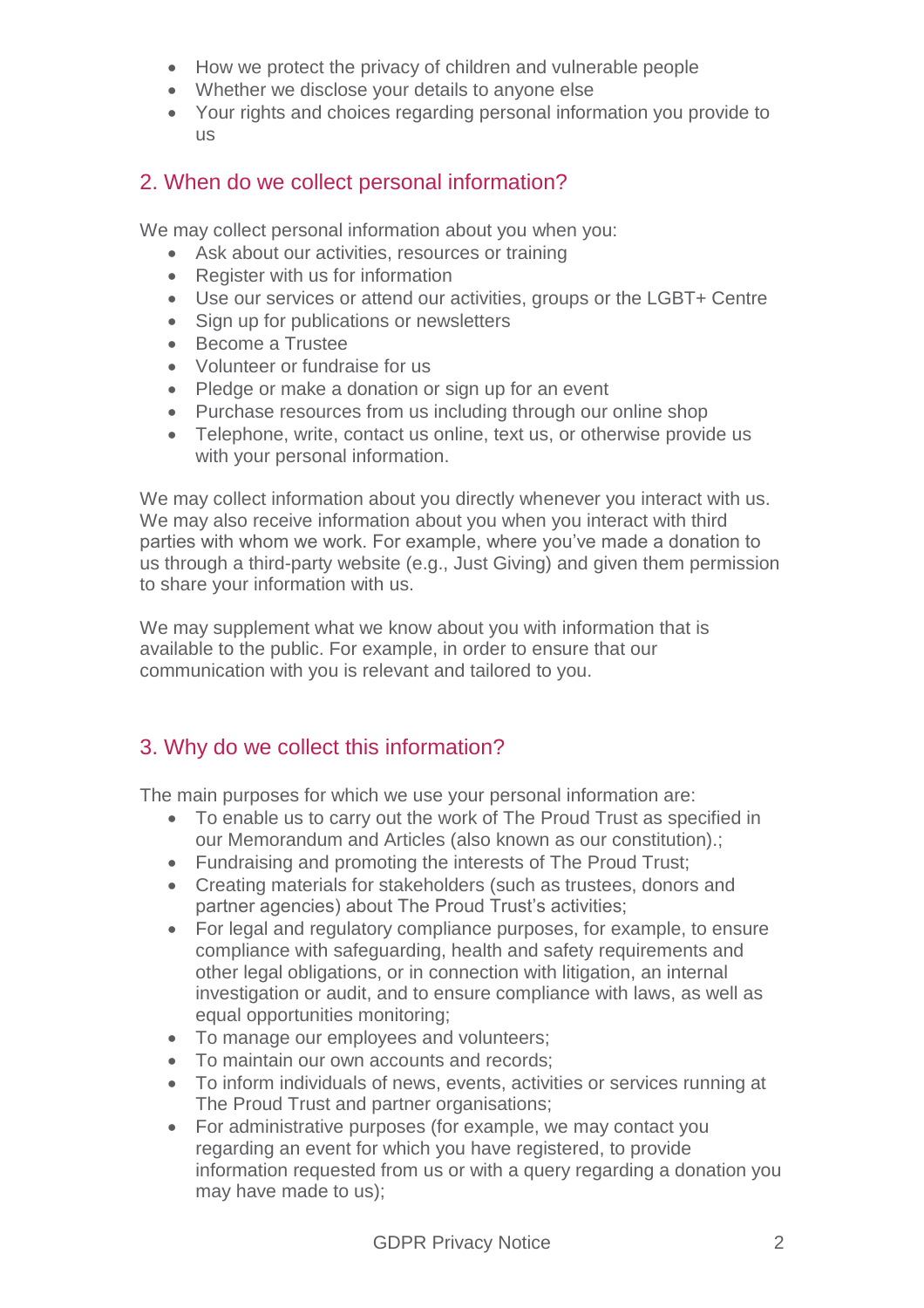- To carry out any contractual obligations we may have to you such as fulfilment of an order through the online shop;
- To process donations we may receive from you;
- For internal record keeping relating to any donations, feedback, or complaints;
- To contact you where you have been identified as a contact person for an organisation with whom we do or may work (if we obtain your contact details in this way, we will only use them to contact you in your capacity as a representative of that organisation);
- For our 'legitimate business interest', which means a reasonable use in line with what the aims and activities of The Proud Trust are.

#### 4. What information do we collect?

Personal information we collect can include information such as your name, communication preferences, email address, postal address, telephone number, mobile number, date of birth, and, where relevant, bank account details so we can process donations or payments and information as to whether you are a taxpayer to help us to claim gift aid or for the purposes of paying staff. We may also collect and record any other relevant information you share with us about yourself, for example your employer if you are a volunteer or school/college if you attend one of our groups.

We may also collect and process information about your interactions with us, including details about our contacts with you for example through email on the phone or in person (such as the date, time, and method of contact), details about events or activities that you register for or attend and any other support you provide to us. Under data protection law, certain categories of personal information are recognised as sensitive, including information regarding race, religious beliefs sexuality, gender, health information, whether you are looked after through the local authority ('in care'), or other characteristics relevant to the purpose for which we hold your data e.g. safeguarding. In limited cases, we may collect sensitive personal data about you. We would only collect sensitive personal data if there is a clear reason for doing so, such as where we need this information to ensure that we provide appropriate facilities or support to enable you to participate in an event or group.

With your consent, we might also gather from you and hold case studies or stories of you and your life/ work with us, e.g. through films/videos for social media or through written case studies. This is usually for reporting to funders or for promotional purposes.

We do not collect sensitive personal information about our supporters unless there is a clear reason for doing so, for example, relating to your health if you are visiting a youth group or taking part in a challenge event to raise funds for us. We will only collect sensitive personal data with your consent, and clear notices will be provided on applications for events and other relevant forms and communications, so you know what information we need and why we need it.

In some cases, such as for potential donors, we may also collect information about you from publicly available sources.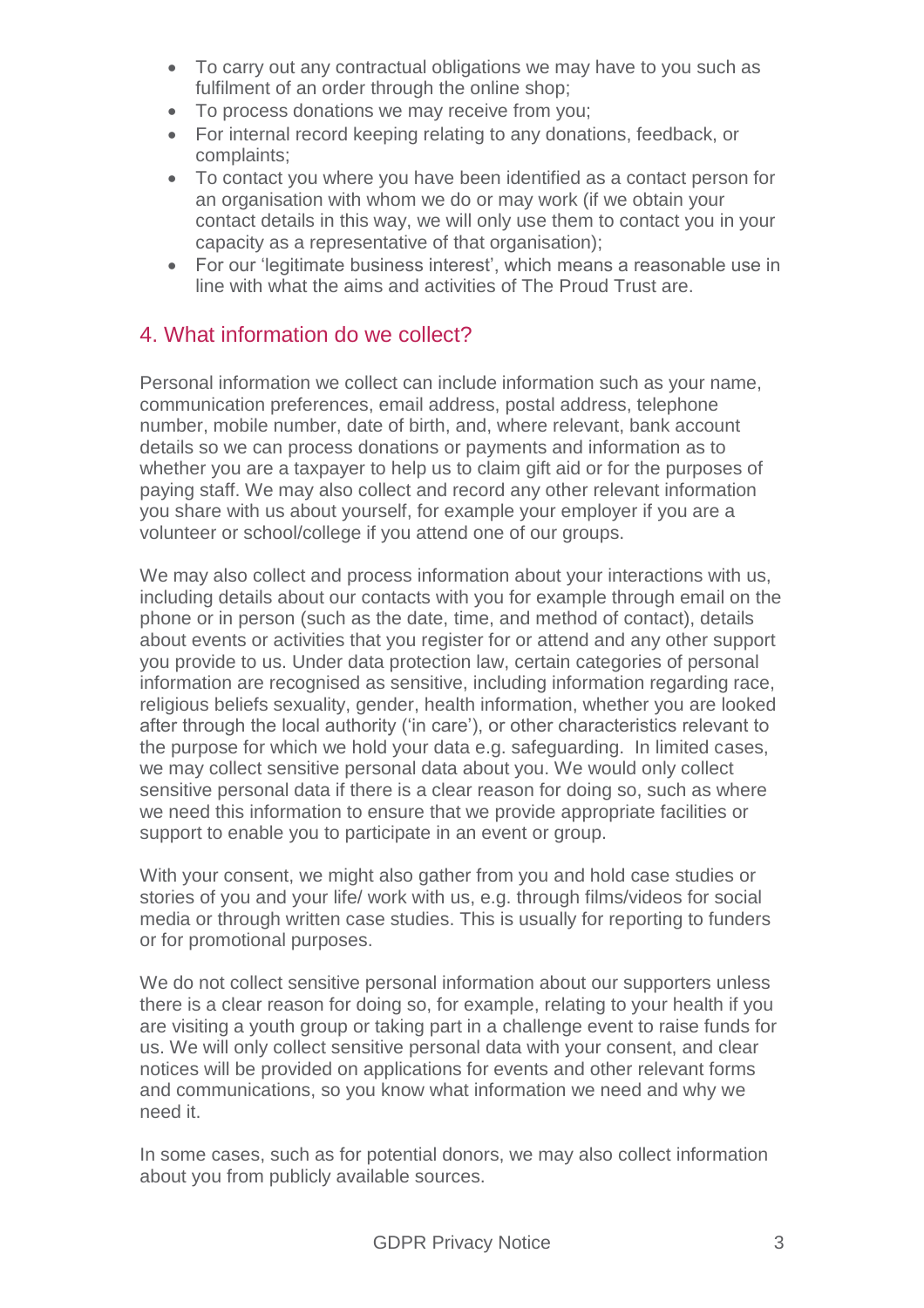We keep your personal information only for as long as required to carry out the functions of The Proud Trust in accordance with legal requirements, as well as tax and accounting rules. Where your information is no longer required, we will ensure it is disposed of in a secure manner.

## 5. When do we collect personal information?

Generally, our processing of your personal information as described in this policy is allowed by applicable data privacy laws because we have a legitimate need to carry out the processing for the purposes described above. Some processing may also be necessary so that we can perform a contract with you (e.g. if you order items from our online shop) or because it is required by law. We only use your information to send you marketing communications by email or text with your consent, and you can always opt out of receipt of marketing communications by post or telephone as explained below.

When you sign up to a newsletter or opt-in to our communications using our forms (e.g. a registration form, donation form or online form) or in person, then you are giving us your consent to send you information, marketing and fundraising materials by the methods you have chosen, (e.g. email or phone call). We will never send you marketing by email or SMS without your consent, and you can withdraw your consent at any time.

We will always take care when contacting those who access our services to ensure that we do not 'out' someone's LGBT+ status to third parties or leave you at risk of being outed. For example, our telephone service does not mention the name of the charity and we may provide consent forms that do not have the charity's name on it.

If you have provided us with your postal or telephone contact details, but haven't specifically opted-in to receive our communications (for example, making a donation by post), then we will carry out an assessment of whether it would be fair and reasonable to use them to send marketing and fundraising information to you without your explicit consent, (i.e. it is in the interests of our aims as a charity and will not cause undue prejudice to you). This is called a "legitimate interests assessment".

In all cases, we balance our legitimate interests against your rights as an individual, and make sure we only use personal information in a way or for a purpose that you would reasonably expect in accordance with this Policy, and that does not intrude on your privacy or previously expressed marketing preferences.

If certain levels of donation are made, the Fundraising Regulator's Code of Fundraising Practice requires us, and all charities in the UK, to perform checks. If such donations are made to us, then we will seek advice from the Fundraising Regulator or a specialist third party. More details on this can be found at [www.fundraisingregulator.org.uk.](http://www.fundraisingregulator.org.uk/)

You can opt out of our marketing and fundraising communications at any time, (e.g. through clicking on 'unsubscribe' when you receive our online bulletin or by contacting [info@theproudtrust.org\)](mailto:info@theproudtrust.org).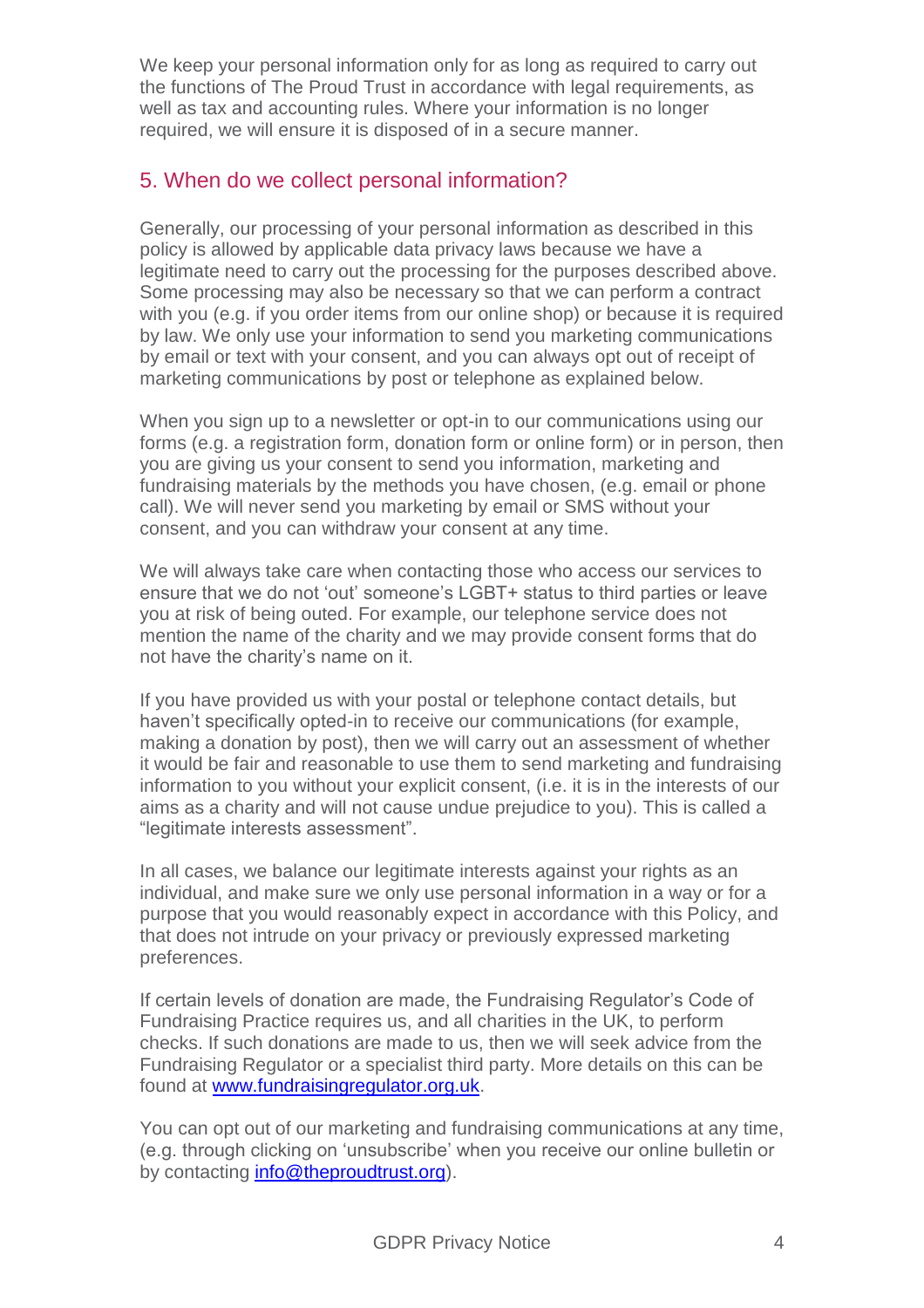You can opt out of your data being used for profiling and wealth screening techniques by contacting [info@theproudtrust.org.](mailto:info@theproudtrust.org)

#### 6. Children and Vulnerable People

We place great importance on the safety of people we work and interact with and we are committed to protecting the privacy of young people interact with the Proud Trust.

For more information about the ways we safeguard people, you can request a copy of our Safeguarding Policy by emailing [info@theproudtrust.org](mailto:info@theproudtrust.org)

Our activities and fundraising events may request specific information about the age of participants. Where appropriate we will seek the consent from a parent, guardian or carer before collecting personal information about young people under 18.

We will also always put information in plain English in documents for children and young people, and wherever we have face-to-face interactions with young people and children, we will encourage them to think about their rights, and the consequences of sharing their data. This includes youth work sessions where we run themed activities to explore this e.g. during cyber safety sessions.

#### 7. How we might use your information if you are a supporter

Developing a better understanding of our supporters through their personal data allows us to fundraise more efficiently, which ultimately helps us support LGBT+ young people.

We may use your information to invite you to become involved with us in new ways, raise funds and grow our supporter base. Marketing and fundraising materials that we might share with you include information about our activities and their impact, our news, events and fundraising appeals, and other ways you can become involved with us.

We have a duty to make sure that we're spending your donations wisely, and that means doing some research and analysis to inform our decisions. We want to send the most effective messages that we can in the most efficient way possible.

In order to work out who to contact, what to say and when to get in touch, we may undertake in-house research and engage third party organisations such as fundraising agencies to help us identify people who may be able to support us with a larger gift; using publicly available records.

We may also collect information on your interests, for example board memberships, hobbies, or articles about you in the media. We use this information to tailor our communication with you and invite potential supporters to meetings, groups and events which may be of interest to them.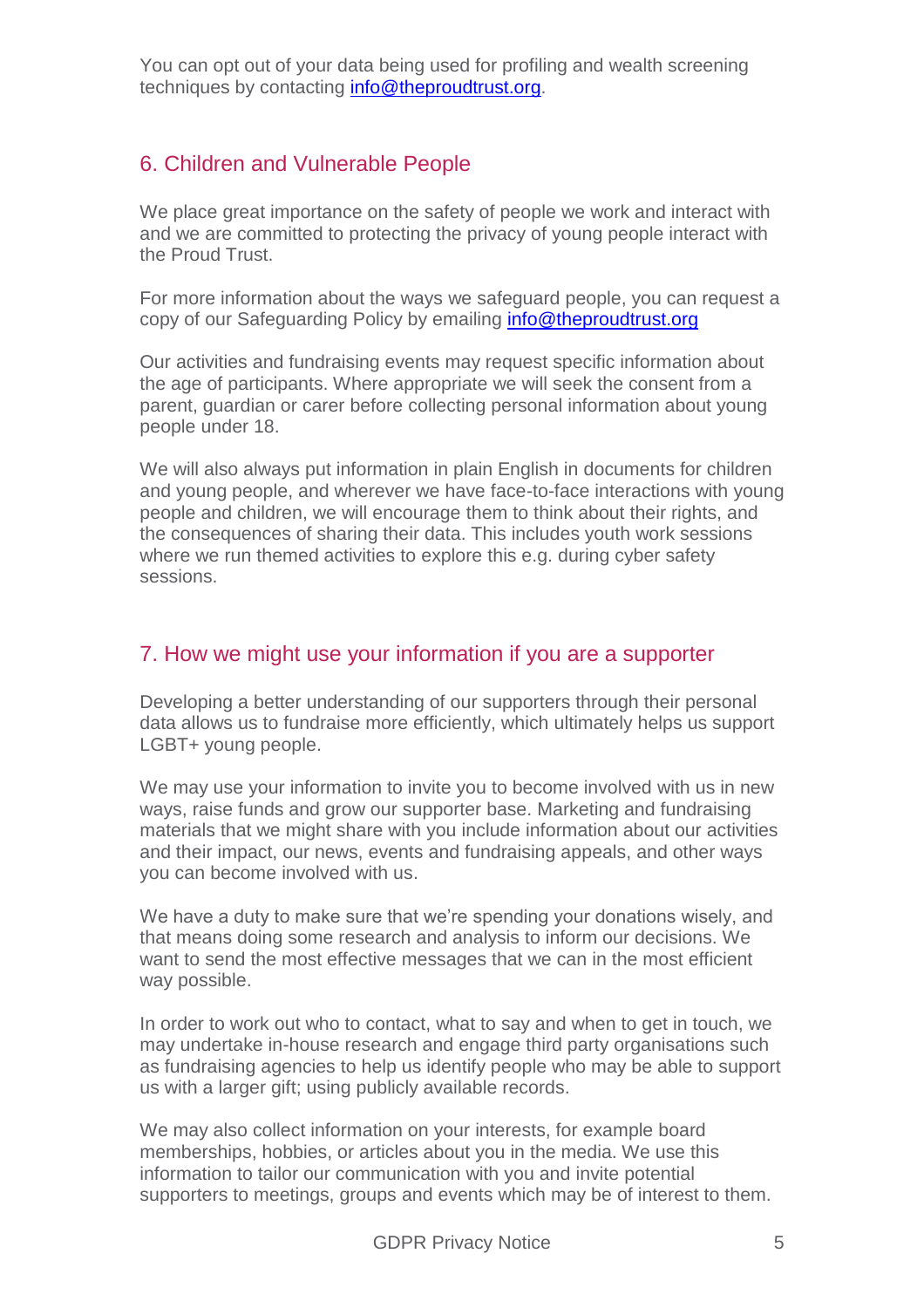# 9. Your debit and credit card information

We do not collect payment or other banking information from you directly apart from in limited scenarios if you are a volunteer and we need to pay you expenses or if you are an employee, for payroll purposes.

If you use your credit or debit card to donate to us, buy something or pay for a registration online or over the phone, those payments are currently processed by secure third party websites, such as:

- [www.paypal.com](http://www.paypal.com/)
- [https://pay.gocardless.com](https://pay.gocardless.com/)
- [https://localgiving.org](https://localgiving.org/)
- [https://www.justgiving.com](https://www.justgiving.com/)
- [https://www.easyfundraising.org.uk](https://www.easyfundraising.org.uk/)

We also have a card machine through a third party, based at the LGBT Centre and Café and used for in-person transactions.

In each case we do not receive full credit or debit card details, following the completion of your transaction. Please review the Privacy Policy of each provider should you wish to know how they manage your personal information. Or contact us for more details (contact details below).

If we receive an email containing any credit or debit card details, it will be immediately deleted, no payment will be taken and you will be notified about this. All purchases or donations should be completed through the online pages above or by post or in person at the LGBT+ Centre.

## 10. Your rights and choices

This sections gives more detail about the following rights related to your personal information:

- The right to request that inaccuracies be corrected
- The right to request a copy of personal information held about you
- The right to request us to stop processing your personal data
- The right to withdraw consent
- The right to lodge a complaint with the Information Commissioner's Office or Fundraising Regulator

You can help us keep our records up-to-date by telling us when your contact details or other personal information changes. You can also change your mind at any time about how we contact you or ask us to stop contacting you altogether. Where you have provided your consent for our use of your personal information, you have a right to withdraw your consent at any time. Please contact us on [info@theproudtrust.org](mailto:info@theproudtrust.org) to request this or at the postal address below.

It is important to be aware that some information you have given us will be in the public domain if you have consented to this, e.g. if you participate in promotional activity, filming or if you feature in our marketing materials. This may mean that it may not be possible to withdraw this material from circulation, so please think carefully about the consequences of consenting to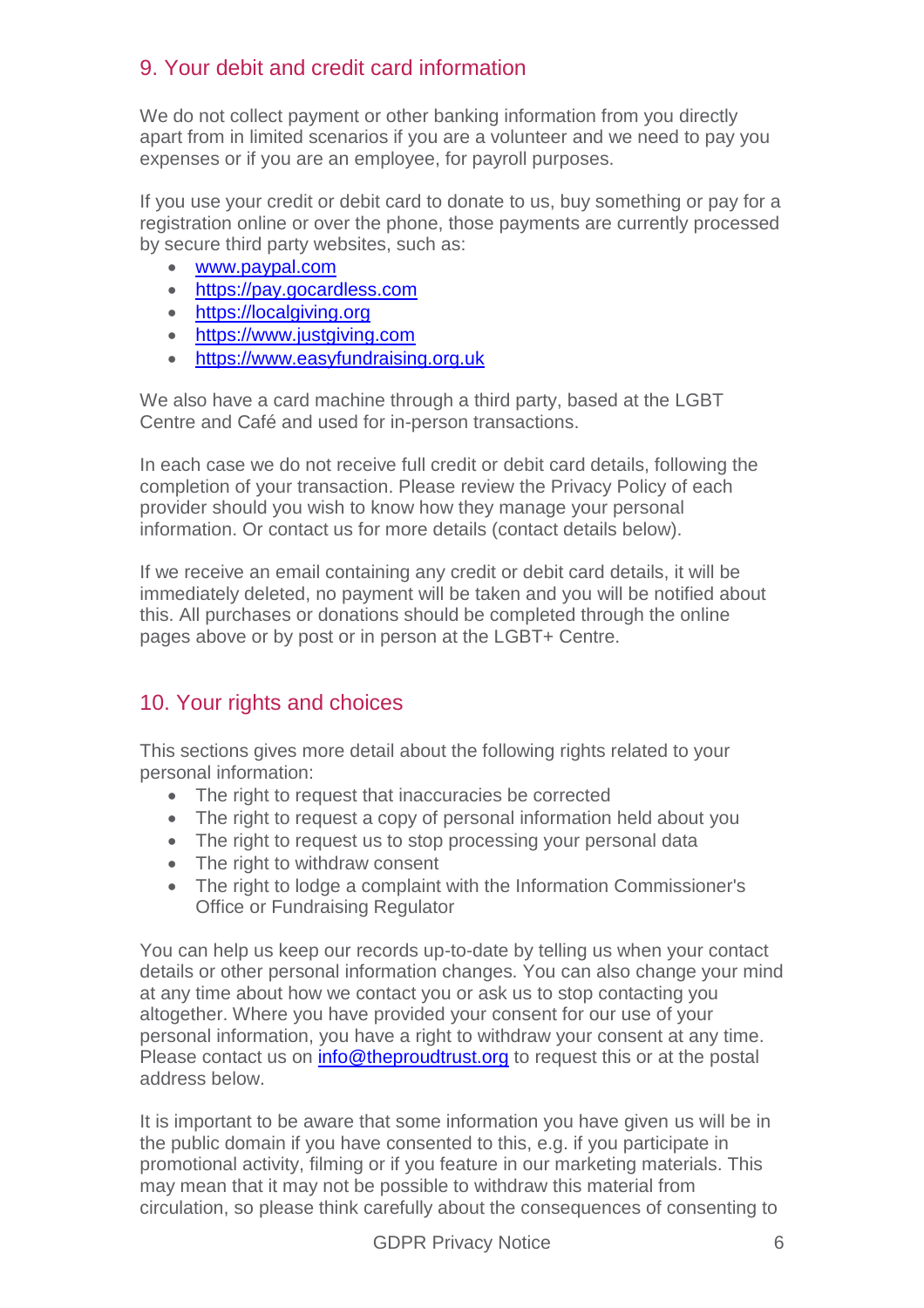your information being used in this way, before signing any release forms with us.

You have a right to request a copy of the personal information we hold about you, and to have any inaccuracies corrected.

You also have the right to request us to erase your personal information, request us to restrict our processing of your personal information or to object to our processing of your personal information.

We will comply with our legal obligations in relation to such requests, but please be aware that some information may need to be retained by us for legal reasons, for example if there is ongoing litigation or a reasonable prospect of law enforcement action.

Should you wish to exercise the above rights, please provide as much information as possible about the nature of your contact with us, to help us locate your records, including 'nicknames'/aliases that you might have been known by, and details of in what ways you have had contact with us. We may request confirmation of your identity before we release the information if we reasonably believe this is necessary to safeguard the personal information. In certain situations, we may also charge a small fee.

Please address requests to: The Proud Trust The LGBT+ Centre 49-51 Sidney Street Manchester M1 7HB Or to: [Info@theproudtrust.org](mailto:Info@theproudtrust.org)

If you have concerns about the way in which we have handled your personal information, we ask that you contact us in the first instance by post or email (to the addresses above). If you are still dissatisfied, you have the right to complain to the Information Commissioner's Office [\(www.ico.org.uk\)](http://www.ico.org.uk/) which oversees the protection of personal data in the UK, or the Fundraising Regulator [\(www.fundraisingregulator.org.uk\)](http://www.fundraisingregulator.org.uk/), which is responsible for overseeing fundraising activities carried out by charities in the UK. Alternatively, you may choose to contact either the Information Commissioner or the Fundraising Regulator directly about your complaint, regardless of whether you have raised it with us first.

#### 11. How do we protect your personal information?

We take appropriate physical, electronic and managerial measures to ensure that we keep your information secure, accurate and up to date, and that we only keep it as long as is reasonable and necessary.

Although we use appropriate security measures once we have received your personal information, the transmission of information over the internet is never completely secure. We do our best to protect personal information, but we cannot guarantee the security of information transmitted to our website, so any transmission is at the user's own risk.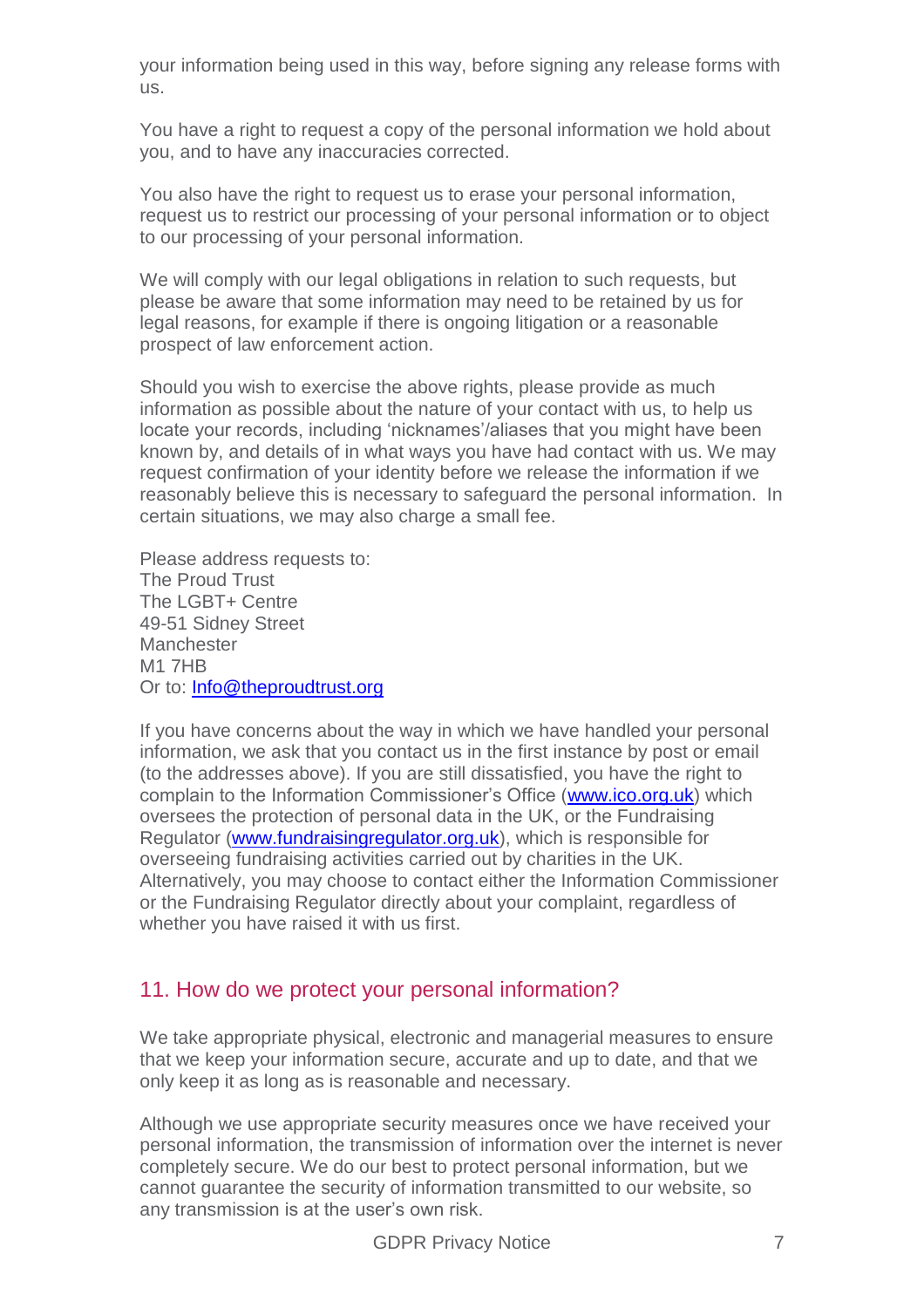## 12. Sharing your personal information

We promise to make all reasonable efforts to keep your details secure. We will only share them with suppliers or professionals working on our behalf, or on a need to know basis for legal reasons e.g. safeguarding concerns. We carefully select suppliers and professionals and will only share information with them if we are confident that they will protect it, and we have an agreement in place with them that assures this.

We will only ever share your details with other organisations to use for their own purposes if:

- We are required to by law or by a regulator;
- We deem it necessary and appropriate to respond to a legitimate request of assistance from law enforcement agencies;
- We are seeking legal or financial advice e.g. in connection with litigation or suspected fraud;
- Where appropriate, to enforce the rights of The Proud Trust and its volunteers and employees;
- to our underwriters so that we can maintain appropriate insurance coverage.

We will not, under any circumstances, share with or sell your personal information to any third party for marketing purposes, and you will not receive offers from other companies or organisations as a result of giving your details to us.

Where you have given consent to do so, we may disclose your personal information:

- to any stakeholders such as funders, donors, volunteers, other participants as described in this release;
- to members of the press for reporting purposes;
- to the general public where we use materials for promotional purposes.

We may also share your personal information where you ask us to, for example where we make a referral to another agency.

## 13. Where personal information is stored

Your personal information may be transferred to, and stored at, a destination outside Europe in countries which have less strict, or no data protection laws, when compared to those in Europe. In these cases, we will take appropriate steps to ensure that adequate safeguards are in place to protect your personal information and to make sure it is treated securely. You can contact us for information of the applicable safeguards.

We store our data in line with our data protection policy, using secure physical safeguards (e.g. in locked filing cabinets in lockable offices) and secure IT systems, (e.g. password protected computers and systems).